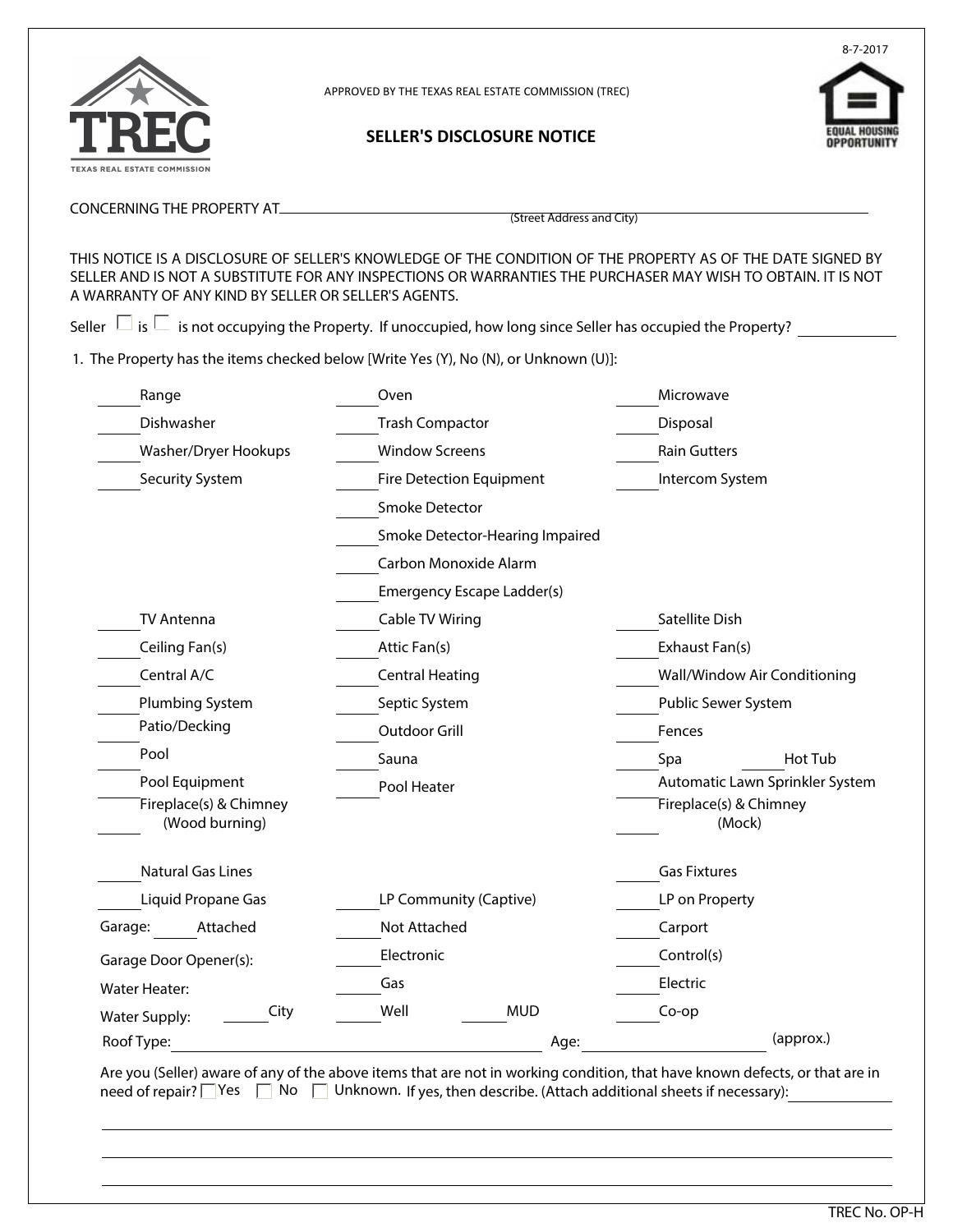| 2.     | Seller's Disclosure Notice Concerning the Property at<br>Does the property have working smoke detectors installed in accordance with the smoke detector requirements of Chapter<br>766, Health and Safety Code? $\Box$ Yes $\Box$ No $\Box$ Unknown. If the answer to this question is no or unknown, explain                                                                                                                                                                                                                                                                                                                                                                                                                                                                                                                                                                                                                                                                                                                                                                                                                                     |                           | (Street Address and City)    | Page 2<br>8-7-2017                          |  |  |  |
|--------|---------------------------------------------------------------------------------------------------------------------------------------------------------------------------------------------------------------------------------------------------------------------------------------------------------------------------------------------------------------------------------------------------------------------------------------------------------------------------------------------------------------------------------------------------------------------------------------------------------------------------------------------------------------------------------------------------------------------------------------------------------------------------------------------------------------------------------------------------------------------------------------------------------------------------------------------------------------------------------------------------------------------------------------------------------------------------------------------------------------------------------------------------|---------------------------|------------------------------|---------------------------------------------|--|--|--|
|        |                                                                                                                                                                                                                                                                                                                                                                                                                                                                                                                                                                                                                                                                                                                                                                                                                                                                                                                                                                                                                                                                                                                                                   |                           |                              |                                             |  |  |  |
| $\ast$ | Chapter 766 of the Health and Safety Code requires one-family or two-family dwellings to have working smoke detectors<br>installed in accordance with the requirements of the building code in effect in the area in which the dwelling is located,<br>including performance, location, and power source requirements. If you do not know the building code requirements in<br>effect in your area, you may check unknown above or contact your local building official for more information. A buyer may<br>require a seller to install smoke detectors for the hearing impaired if: (1) the buyer or a member of the buyer's family who<br>will reside in the dwelling is hearing impaired; (2) the buyer gives the seller written evidence of the hearing impairment from<br>a licensed physician; and (3) within 10 days after the effective date, the buyer makes a written request for the seller to install<br>smoke detectors for the hearing impaired and specifies the locations for the installation. The parties may agree who will bear<br>the cost of installing the smoke detectors and which brand of smoke detectors to install. |                           |                              |                                             |  |  |  |
| 3.     | Are you (Seller) aware of any known defects/malfunctions in any of the following? Write Yes (Y) if you are aware, write No (N)<br>if you are not aware.                                                                                                                                                                                                                                                                                                                                                                                                                                                                                                                                                                                                                                                                                                                                                                                                                                                                                                                                                                                           |                           |                              |                                             |  |  |  |
|        | <b>Interior Walls</b>                                                                                                                                                                                                                                                                                                                                                                                                                                                                                                                                                                                                                                                                                                                                                                                                                                                                                                                                                                                                                                                                                                                             | Ceilings                  |                              | Floors                                      |  |  |  |
|        | <b>Exterior Walls</b>                                                                                                                                                                                                                                                                                                                                                                                                                                                                                                                                                                                                                                                                                                                                                                                                                                                                                                                                                                                                                                                                                                                             | Doors                     |                              | Windows                                     |  |  |  |
|        | Roof                                                                                                                                                                                                                                                                                                                                                                                                                                                                                                                                                                                                                                                                                                                                                                                                                                                                                                                                                                                                                                                                                                                                              | Foundation/Slab(s)        |                              | Sidewalks                                   |  |  |  |
|        | Walls/Fences                                                                                                                                                                                                                                                                                                                                                                                                                                                                                                                                                                                                                                                                                                                                                                                                                                                                                                                                                                                                                                                                                                                                      | <b>Driveways</b>          |                              | Intercom System                             |  |  |  |
|        | Plumbing/Sewers/Septics                                                                                                                                                                                                                                                                                                                                                                                                                                                                                                                                                                                                                                                                                                                                                                                                                                                                                                                                                                                                                                                                                                                           | <b>Electrical Systems</b> |                              | <b>Lighting Fixtures</b>                    |  |  |  |
|        |                                                                                                                                                                                                                                                                                                                                                                                                                                                                                                                                                                                                                                                                                                                                                                                                                                                                                                                                                                                                                                                                                                                                                   |                           |                              |                                             |  |  |  |
|        | If the answer to any of the above is yes, explain. (Attach additional sheets if necessary):                                                                                                                                                                                                                                                                                                                                                                                                                                                                                                                                                                                                                                                                                                                                                                                                                                                                                                                                                                                                                                                       |                           |                              |                                             |  |  |  |
| 4.     | Are you (Seller) aware of any of the following conditions? Write Yes (Y) if you are aware, write No (N) if you are not aware.<br>Active Termites (includes wood destroying insects)<br>Previous Structural or Roof Repair                                                                                                                                                                                                                                                                                                                                                                                                                                                                                                                                                                                                                                                                                                                                                                                                                                                                                                                         |                           |                              |                                             |  |  |  |
|        | Termite or Wood Rot Damage Needing Repair                                                                                                                                                                                                                                                                                                                                                                                                                                                                                                                                                                                                                                                                                                                                                                                                                                                                                                                                                                                                                                                                                                         |                           | Hazardous or Toxic Waste     |                                             |  |  |  |
|        | Previous Termite Damage                                                                                                                                                                                                                                                                                                                                                                                                                                                                                                                                                                                                                                                                                                                                                                                                                                                                                                                                                                                                                                                                                                                           |                           | <b>Asbestos Components</b>   |                                             |  |  |  |
|        | <b>Previous Termite Treatment</b>                                                                                                                                                                                                                                                                                                                                                                                                                                                                                                                                                                                                                                                                                                                                                                                                                                                                                                                                                                                                                                                                                                                 |                           | Urea-formaldehyde Insulation |                                             |  |  |  |
|        | Previous Flooding                                                                                                                                                                                                                                                                                                                                                                                                                                                                                                                                                                                                                                                                                                                                                                                                                                                                                                                                                                                                                                                                                                                                 |                           | Radon Gas                    |                                             |  |  |  |
|        | Improper Drainage                                                                                                                                                                                                                                                                                                                                                                                                                                                                                                                                                                                                                                                                                                                                                                                                                                                                                                                                                                                                                                                                                                                                 |                           | Lead Based Paint             |                                             |  |  |  |
|        | <b>Water Penetration</b>                                                                                                                                                                                                                                                                                                                                                                                                                                                                                                                                                                                                                                                                                                                                                                                                                                                                                                                                                                                                                                                                                                                          |                           | <b>Aluminum Wiring</b>       |                                             |  |  |  |
|        | Located in 100-Year Floodplain                                                                                                                                                                                                                                                                                                                                                                                                                                                                                                                                                                                                                                                                                                                                                                                                                                                                                                                                                                                                                                                                                                                    |                           | <b>Previous Fires</b>        |                                             |  |  |  |
|        | Present Flood Insurance Coverage                                                                                                                                                                                                                                                                                                                                                                                                                                                                                                                                                                                                                                                                                                                                                                                                                                                                                                                                                                                                                                                                                                                  |                           | <b>Unplatted Easements</b>   |                                             |  |  |  |
|        |                                                                                                                                                                                                                                                                                                                                                                                                                                                                                                                                                                                                                                                                                                                                                                                                                                                                                                                                                                                                                                                                                                                                                   |                           |                              |                                             |  |  |  |
|        | Landfill, Settling, Soil Movement, Fault Lines                                                                                                                                                                                                                                                                                                                                                                                                                                                                                                                                                                                                                                                                                                                                                                                                                                                                                                                                                                                                                                                                                                    |                           | Subsurface Structure or Pits | Previous Use of Premises for Manufacture of |  |  |  |

\* A single blockable main drain may cause a suction entrapment hazard for an individual.